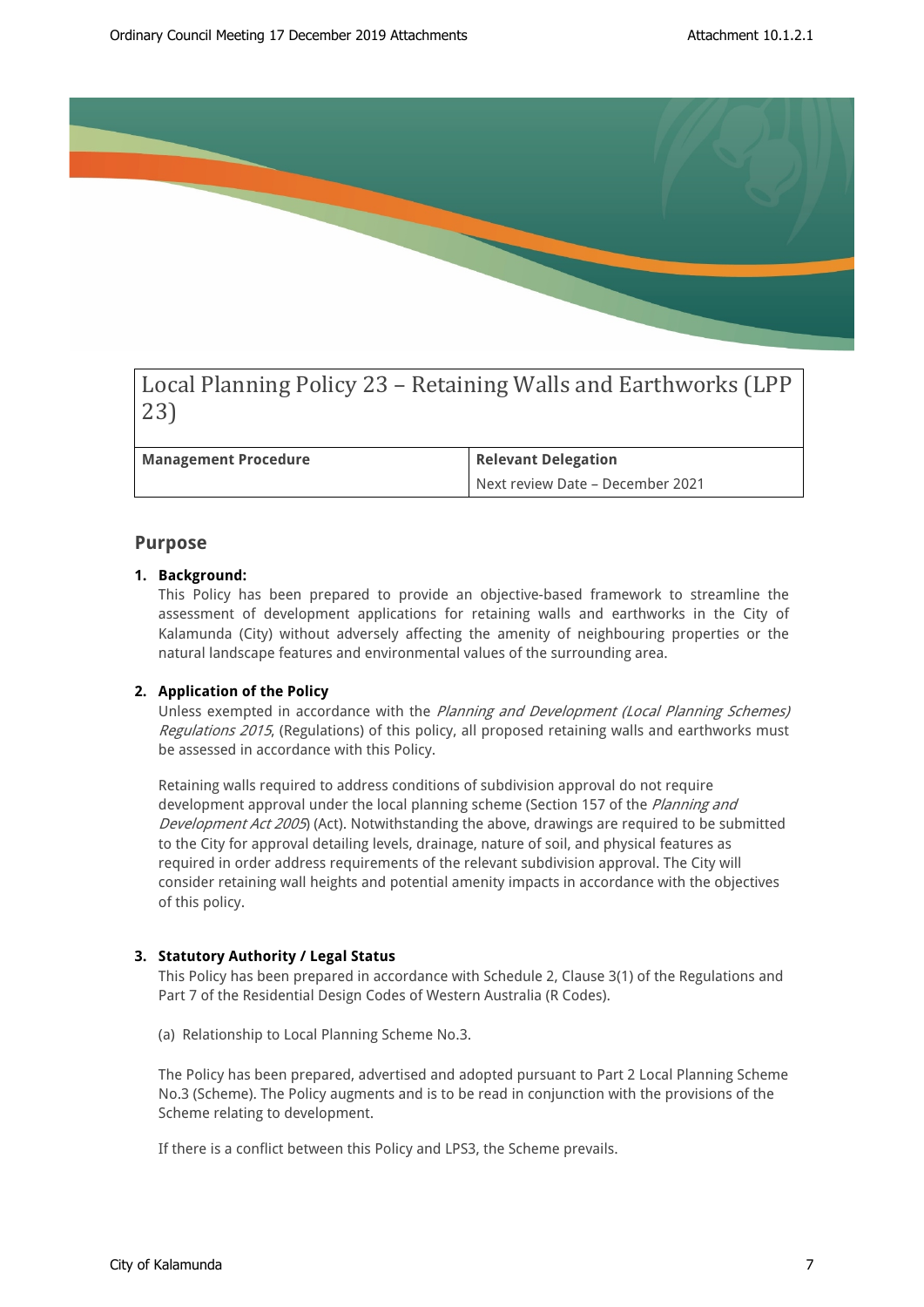

(b) Relationship to other state planning/ development control policies.

This Policy has due regard to and should be read in conjunction with the following state planning policies:

- i. State Planning Policy 1 State Planning Framework.
- ii. State Planning Policy 7.3 Residential Design Codes.
- iii. State Planning Policy 3.7 Planning in Bushfire Prone Areas.
- iv. State Operational Planning Policy Liveable Neighbourhoods.
- (c) This Policy must be read in conjunction with City of Kalamunda Local Planning Policies.

Local Planning Policies relevant to this policy are:

- i. Local Planning Policy 15 Outbuildings and Sea Containers
- ii. Local Planning Policy 11 Public Notification of Planning Proposals
- iii. Local Planning Policy 13 Street Fencing, Wall and Gate Policy
- iv. Local Planning Policy 8 Retention and Upgrade of Grouped Dwellings.
- v. Local Planning Policy 9– Dual Density Design

# **4. Policy objectives**

The objectives of this Policy are to:

- a) To ensure Retaining Walls and Earthworks maintain the amenity and character of the areas where they are proposed;
- b) Minimise the impacts of Retaining Walls and Earthworks on the natural environment and landscape; and
- c) To streamline the assessment process for Retaining Walls and Earthworks.

## **Definitions**

*Natural ground level – the levels on a site which precede the proposed development, excluding any site works unless approved by the decision maker or established as part of subdivision of the land preceding development.*

*Wall height – the vertical distance from the natural ground level at the boundary immediately adjacent to the retaining wall to the top of the retaining wall.* 

*Retaining wall – means a wall constructed in brick, stone, concrete or limestone material designed to retain soil.*

*Earthworks - means any works which alter the levels of a site through cutting and filling of material or importing fill material to the site, including soil remediation and forward-works.*

*Terracing – means the creation of one or more raised sections of earth with vertical or sloping sides and flat levels formed across a site.*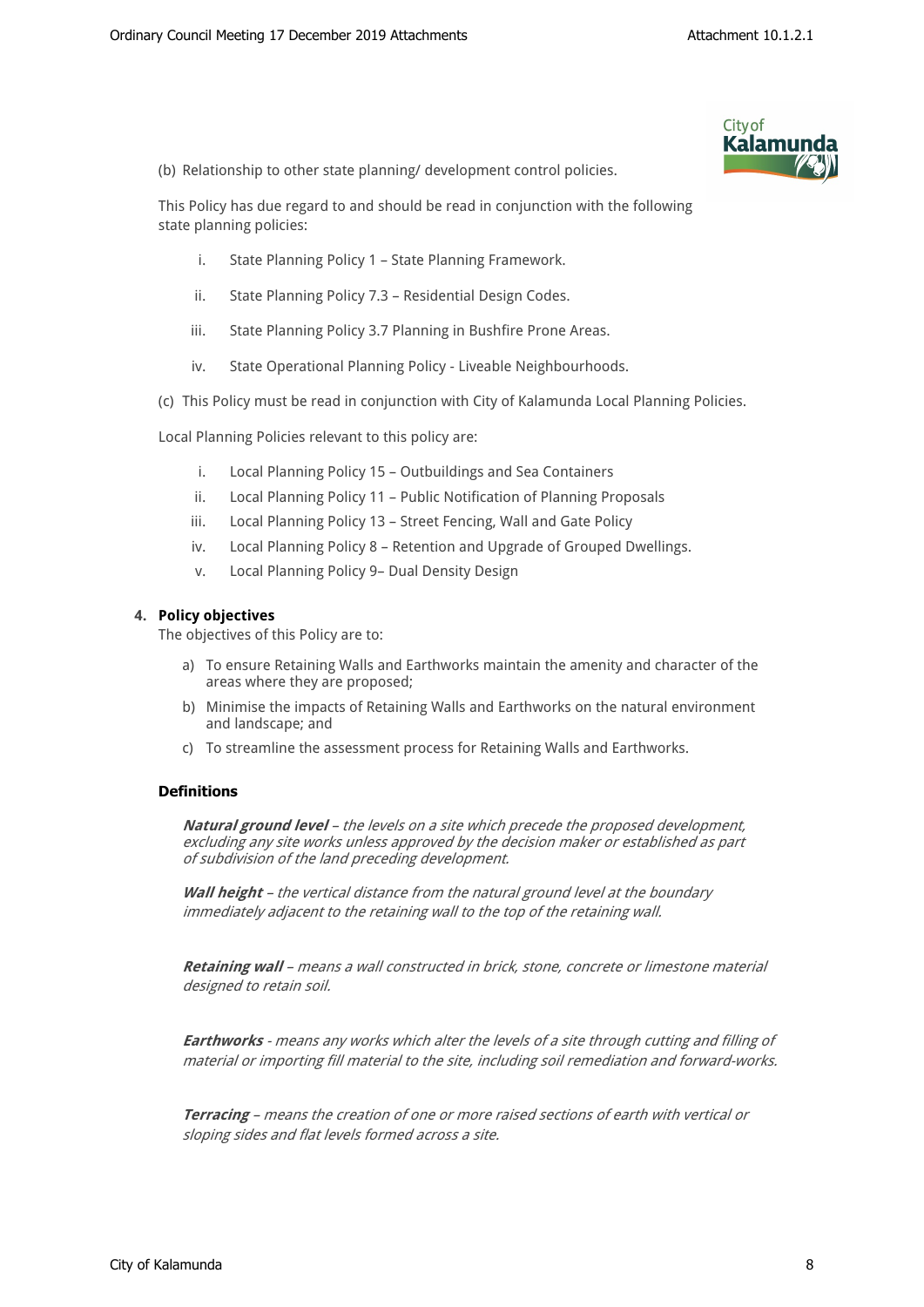

#### **5. Policy Statement**

#### *5.1 Development Approval*

A retaining wall is exempted from requiring development approval where it meets the following deemed to comply requirements:

- a) Is less than 0.5 metres in height; or
- b) If greater than 0.5 metres in height, is setback from the lot boundary in accordance with Clause 6.7 of the Explanatory Guidelines of the R Codes.

All retaining walls must be designed by a suitably qualified structural engineer.

Earthworks are considered 'development' (works) and require development approval, unless:

- a) It meets the deemed-to-comply Site Works requirements of the Residential Design Codes;
- b) It is specifically approved as part of a related development approval; or
- c) It is filling to the maximum finished level of an approved or exempted retaining wall.

#### **5.2 Existing Amenity**

Development Applications must demonstrate acceptable impact with regard to:

- a) Streetscape;
- b) Visual Privacy;
- c) Scale;
- d) Overshadowing; and
- e) Streetscape and Urban Design.

#### **5.3 Wall Heights**

Development Applications must demonstrate acceptable impact with regard to:

- a) Building design consistent with the prevailing streetscape;
- b) Bulk and scale in the context of the development;
- c) Setbacks consistent with prevailing streetscape;
- d) Balance of cut and fill; and
- e) Walls consistent with elements 6.2 (a-d) of this policy must be terraced for any sections of retaining wall which exceed 1.0 metre in height from natural ground level.